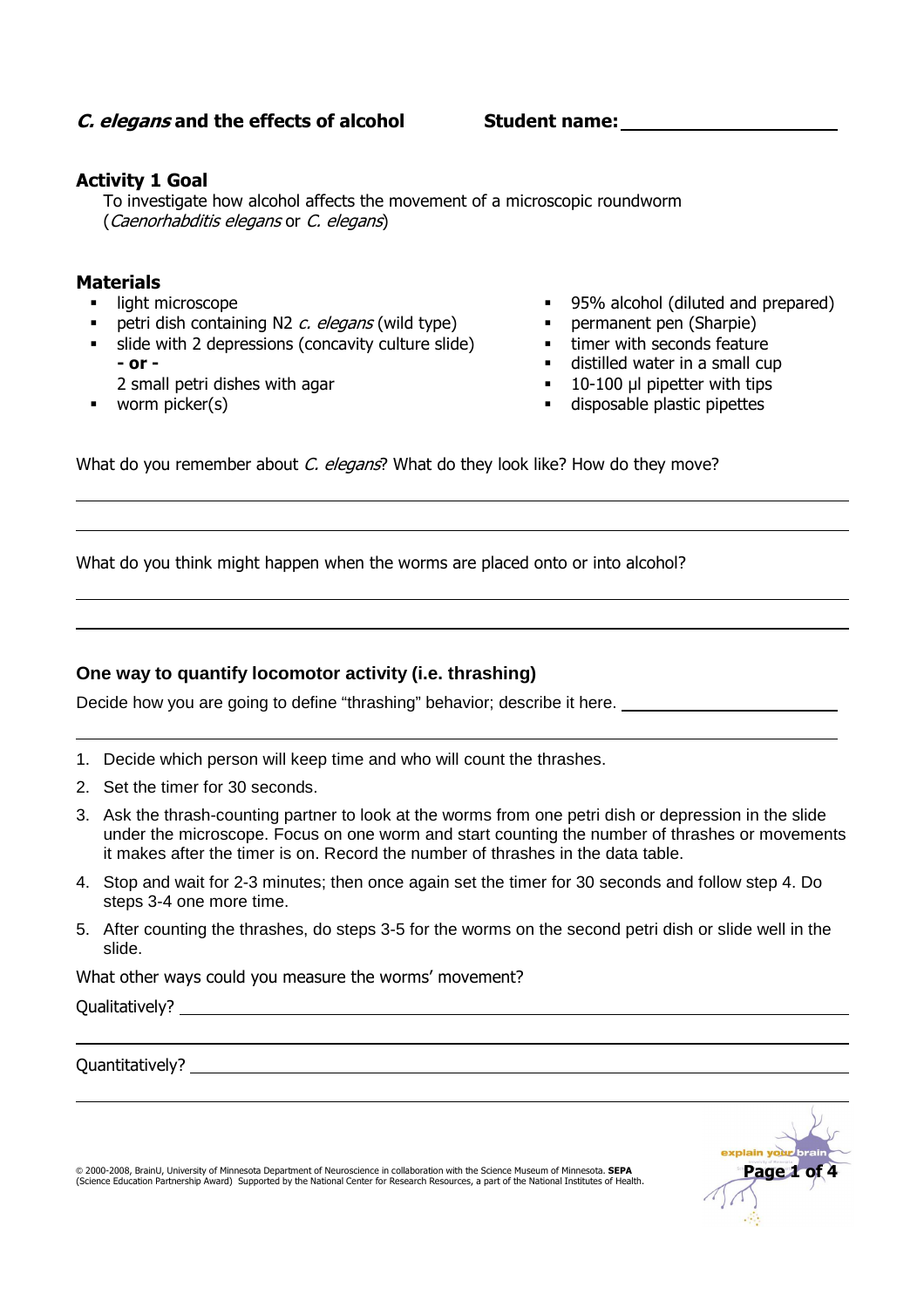# **C. elegans and the effects of alcohol**

 **Student name:** 

#### **Setting up the experiment**

1. Prepare alcohol infused plates.

If using Petri dishes that have alcohol on them, \_\_\_\_\_\_ alcohol needs to be placed on the surface of the  $\_\_\_\$ nm dishes in order to be absorbed into the agar. Alcohol should be placed on the dishes at least one hour prior to use.

## **OR**

- 2. Pick the worms individually from the petri dish.
	- a. If a slide is being used, put one drop of water in one well and one drop of alcohol in the other well.
	- b. Place the petri dish with the worms under the microscope. Using the worm picker, carefully slide the picker on the surface of the agar. Try to get a small amount of bacteria on the pick.
	- c. Once bacteria are on the pick, place the pick on top of a worm or slide the pick near a worm. Imagine the bacteria are like glue to stick the worms to the picker.
	- d. Gently place the worm on the surface of the petri dish or into the water or alcohol on the slide.
- 3. Collect and compare results.

Petri Dish or slide 1: example 1: solution used

| Trial #      | Time       | # of thrashes |
|--------------|------------|---------------|
| Trial 1      | 30 seconds |               |
| Wait!        |            | N/A           |
| Trial 2      | 30 seconds |               |
| Wait!        |            | N/A           |
| Trial 3      | 30 seconds |               |
| <b>Total</b> |            |               |

Petri Dish or slide 2: \_\_\_\_\_\_\_\_\_\_\_\_\_\_\_\_\_\_\_\_\_\_\_\_\_ solution used

| Trial # | Time       | # of thrashes |
|---------|------------|---------------|
| Trial 1 | 30 seconds |               |
| Wait!   |            | N/A           |
| Trial 2 | 30 seconds |               |
| Wait!   |            | N/A           |
| Trial 3 | 30 seconds |               |
| Total   |            |               |

What do you notice about how the worms move in each solution?

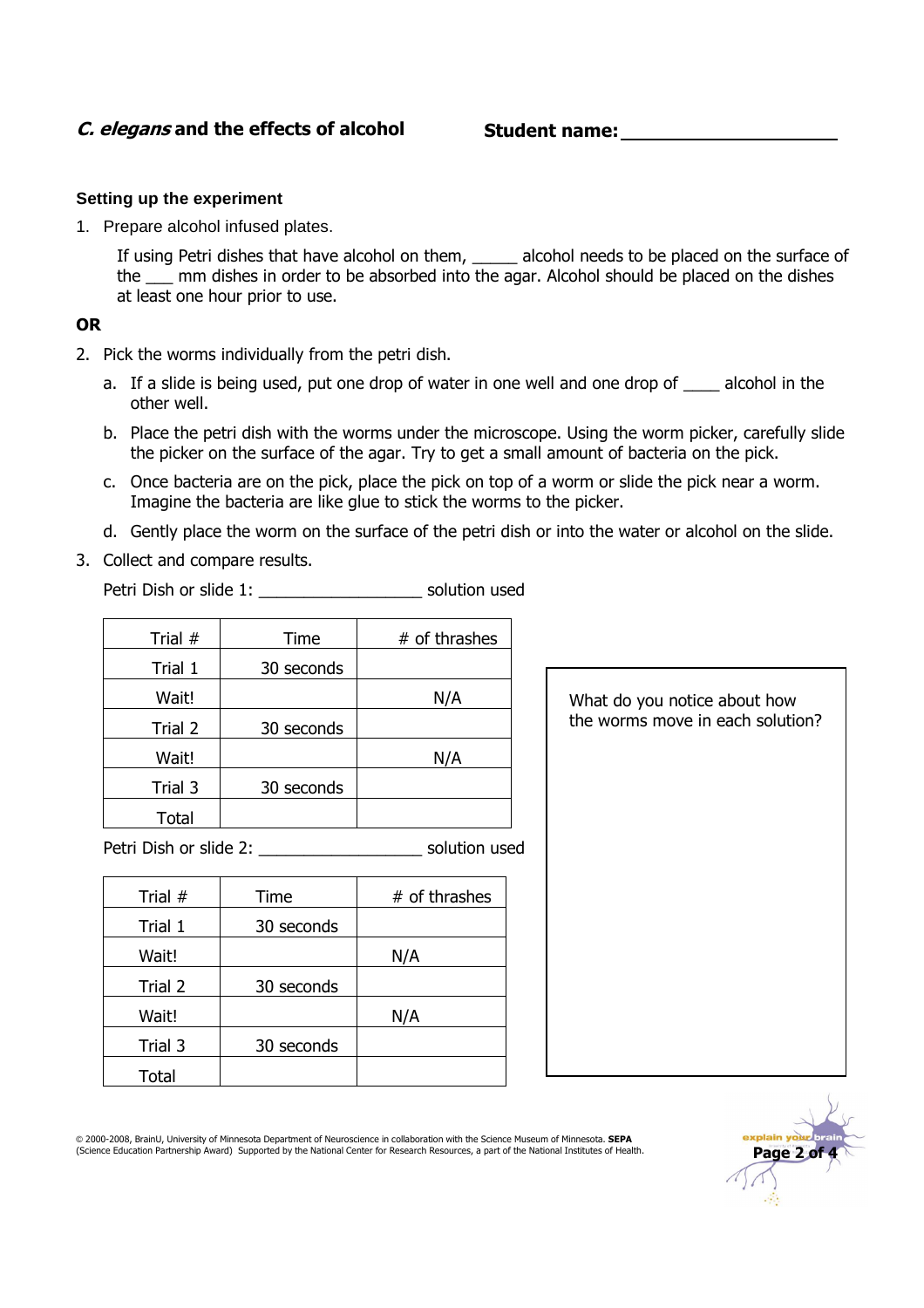# **C. elegans and the effects of alcohol**

 **Student name:** 

# **Activity 2 Goal**

To compare and contrast the movement of different strains of C. elegans when placed in water or alcohol environment

# **Materials**

- **4** petri dishes:
	- petri dish 1 containing water petri dish 2 - containing water petri dish 3 - containing alcohol
	- petri dish 4 containing alcohol
	- **or**
- **2** slides with 2 depression wells (concave indents)
	- slide 1 containing water in both wells
	- slide 2 containing alcohol in both wells
- **1. Pick the worms from the petri dish.**
- $N2$  worms
- **slo-1 strain worms**
- npr Hawaiian strain worms
- **•** worm picker
- 10-100 µl pipetter with tips
- disposable plastic pipettes
- stable magnifiers and/or microscopes

**Page 3 of 4** 

- a. Place the petri dish with the N2 worms under the microscope or magnifying glass. Using the pipette pick, carefully slide the pick on the surface of the agar. The goal is to get a small amount of bacteria on the pick.
- b. Once bacteria are on the pick, place the pick on top of a worm or slide the pick near a worm.
- c. Take the N2 worm and place it on petri dish 1 (water).
- d. Do step C until there are at least 3 N2 worms on petri dish 1(water).
- e. Follow steps C-D but place the strain worms on petri dish 2 (water).

How many N2 worms did you put on Petri dish 1?

How many strain worms did you put on Petri dish 2?

# **2. Observations**

Compare the movement and behavior of the worms on each petri dish.

How does each strain of worm move in/on water?

N2s:

\_\_\_\_ strain:

Now try looking at how the worm strains behave in alcohol.

## **3. Pick the slo or npr worms from the petri dish.**

- a. Place the petri dish with the N2 worms under the microscope or magnifying glass. Using the pipette pick, carefully slide the pick on the surface of the agar. The goal is to get a small amount of bacteria on the pick.
- b. Once bacteria are on the pick, place the pick on top of a worm or slide the pick near a worm.